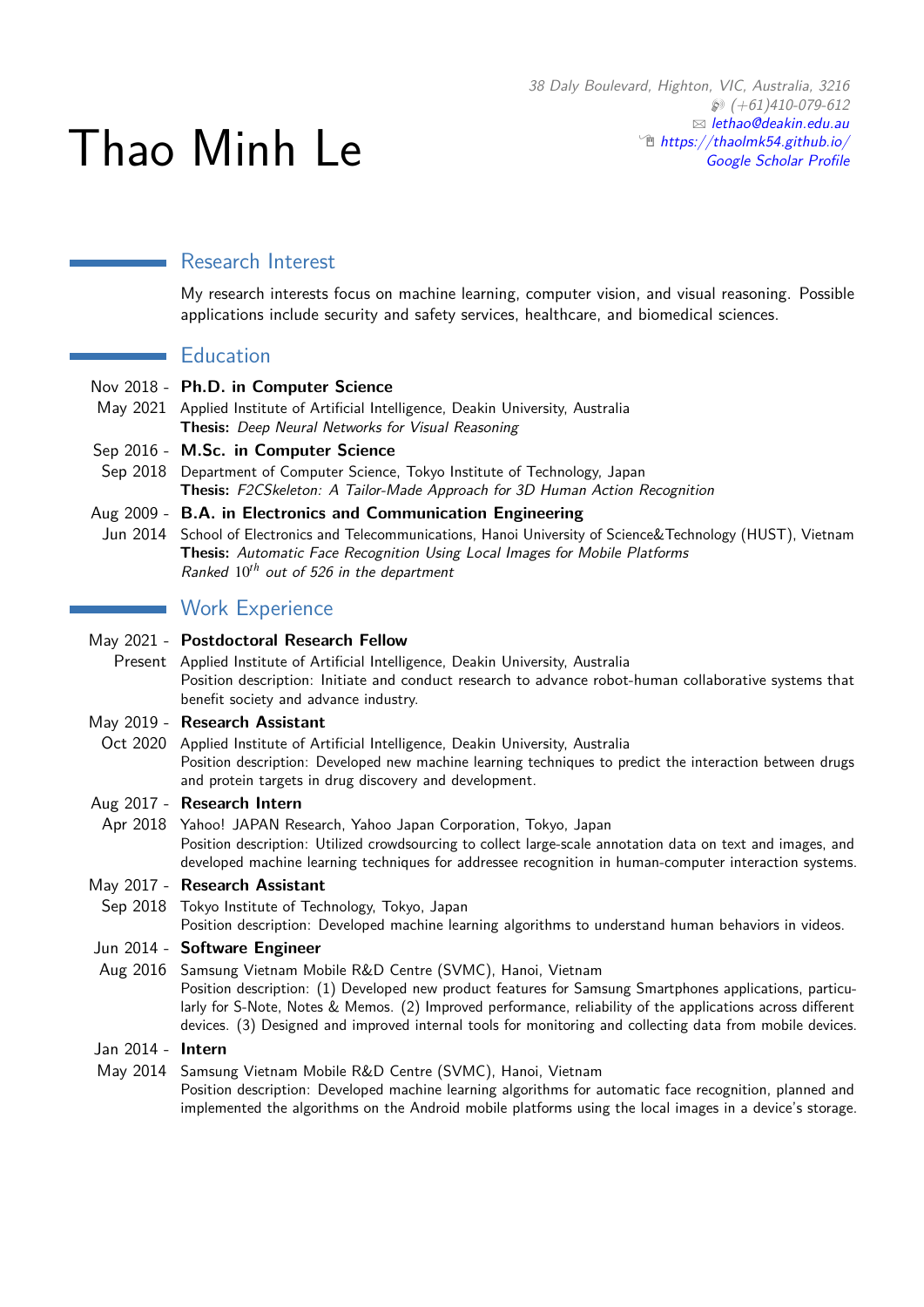#### Nov 2011 - **Research Assistant**

Jan 2014 Integrated Circuits and System Laboratory, HUST, Hanoi, Vietnam Projects: (1) Developed a computer vision algorithm and build up a surveillance system for fall detection of elderly people. (2) Developed a system that performs watermarking of audio data.

## **Honors and Awards**

- 2018 2021 Deakin University Postgraduate Research Scholarship
- 2016 2018 Japanese Government (MEXT) Scholarship
	- 2014 Certificate of Merit for Excellent Undergraduate Students by HUST
		- 2014 Travel grant for international conference participation by the National Foundation for Science and Technology of Vietnam (NAFOSTED)
- 2013 2014 Samsung Talented Program Scholarship
	- 2012 Top 10 of SmartPhone Apps Challenge jointly organized by HUST and CyberAgent, Japan

# **Publications (selected)**

- 1 **Thao Minh Le**, Vuong Le, Svetha Venkatesh and Truyen Tran, "Hierarchical Conditional Relation Networks for Multimodal Video Question Answering", International Journal of Computer Vision (IJCV).
- 2 Tri Minh Nguyen, Thin Nguyen, **Thao Minh Le**, Truyen Tran, "GEFA: Early Fusion Approach in Drug-Target Affinity Prediction", IEEE/ACM Transactions on Computational Biology and Bioinformatics.
- 3 Long Hoang Dang, **Thao Minh Le**, Vuong Le, Truyen Tran, "Hierarchical Object-oriented Spatio-Temporal Reasoning for Video Question Answering", In the 2021 International Joint Conference on Artificial Intelligence (IJCAI'21).
- 4 Long Hoang Dang, **Thao Minh Le**, Vuong Le, Truyen Tran, "Object-Centric Representation Learning for Video Question Answering", In the 2021 International Joint Conference on Neural Networks (IJCNN'21).
- 5 Tri Minh Nguyen, Thin Nguyen, **Thao Minh Le**, Truyen Tran, "GEFA: Early Fusion Approach in Drug-Target Affinity Prediction", In Machine Learning for Structural Biology (MLSB) Workshop at NeurIPS'20.
- 6 Long Hoang Dang, **Thao Minh Le**, Vuong Le, Truyen Tran, "Object-Centric Relational Reasoning for Video Question Answering", In the ECCV 2nd Workshop on Video Turing Test: Toward Human-Level Video Story Understanding, Aug, 2020.
- 7 **Thao Minh Le**, Vuong Le, Svetha Venkatesh and Truyen Tran, "Dynamic Language Binding in Relational Visual Reasoning", In Proceedings of the Twenty-Ninth International Joint Conference on Artificial Intelligence (IJCAI'20), pages 818-824.
- 8 **Thao Minh Le**, Vuong Le, Svetha Venkatesh and Truyen Tran, "Neural Reasoning, Fast and Slow, for Video Question Answering", In Proceedings of the 2020 International Joint Conference on Neural Networks (IJCNN'20) (pp. 1-8), doi: 10.1109/IJCNN48605.2020.9207580. IEEE.
- 9 **Thao Minh Le**, Vuong Le, Svetha Venkatesh and Truyen Tran, "Hierarchical Conditional Relation Networks for Video Question Answering", In Proceedings of the IEEE/CVF Conference on Computer Vision and Pattern Recognition (CVPR'20), pages 9972-9981. Top 5% accepted for Oral presentation.
- 10 **Thao Minh Le**, Nakamasa Inoue, Koichi Shinoda. "A Fine-to-Coarse Convolutional Neural Network for 3D Human Action Recognition", 2018 British Machine Vision Conference (BMVC'18).
- 11 **Thao Le Minh**, Nobuyuki Shimizu, Takashi Miyazaki, Koichi Shinoda. "Deep-learning-based multimodal addressee recognition in visual scenes with utterances", In Proceedings of the Twenty-Seventh International Joint Conference on Artificial Intelligence (IJCAI'18), pages 1546-1553.
- 12 Viet Dung Nguyen, **Minh Thao Le**, Anh Duc Do, Hoang Hai Duong, Toan Dat Thai, and Duc Hoa Tran. "An efficient camera-based surveillance for fall detection of elderly people.", In Proceedings of the 9th IEEE Conference on Industrial Electronics and Applications (ICIEA'14), pages 994-997.

## Presentations, Talks & Tutorials

Aug 2021 **Tutorial at IJCAI'21**

Co-delivered tutorial titled "Neural Machine Reasoning". [\[Website\]](https://neuralreasoning.github.io/)

#### Aug 2021 **Tutorial at KDD'21**

Co-delivered tutorial titled "From Deep Learning to Deep Reasoning". [\[Website\]](https://truyentran.github.io/kdd2021-tute.html)